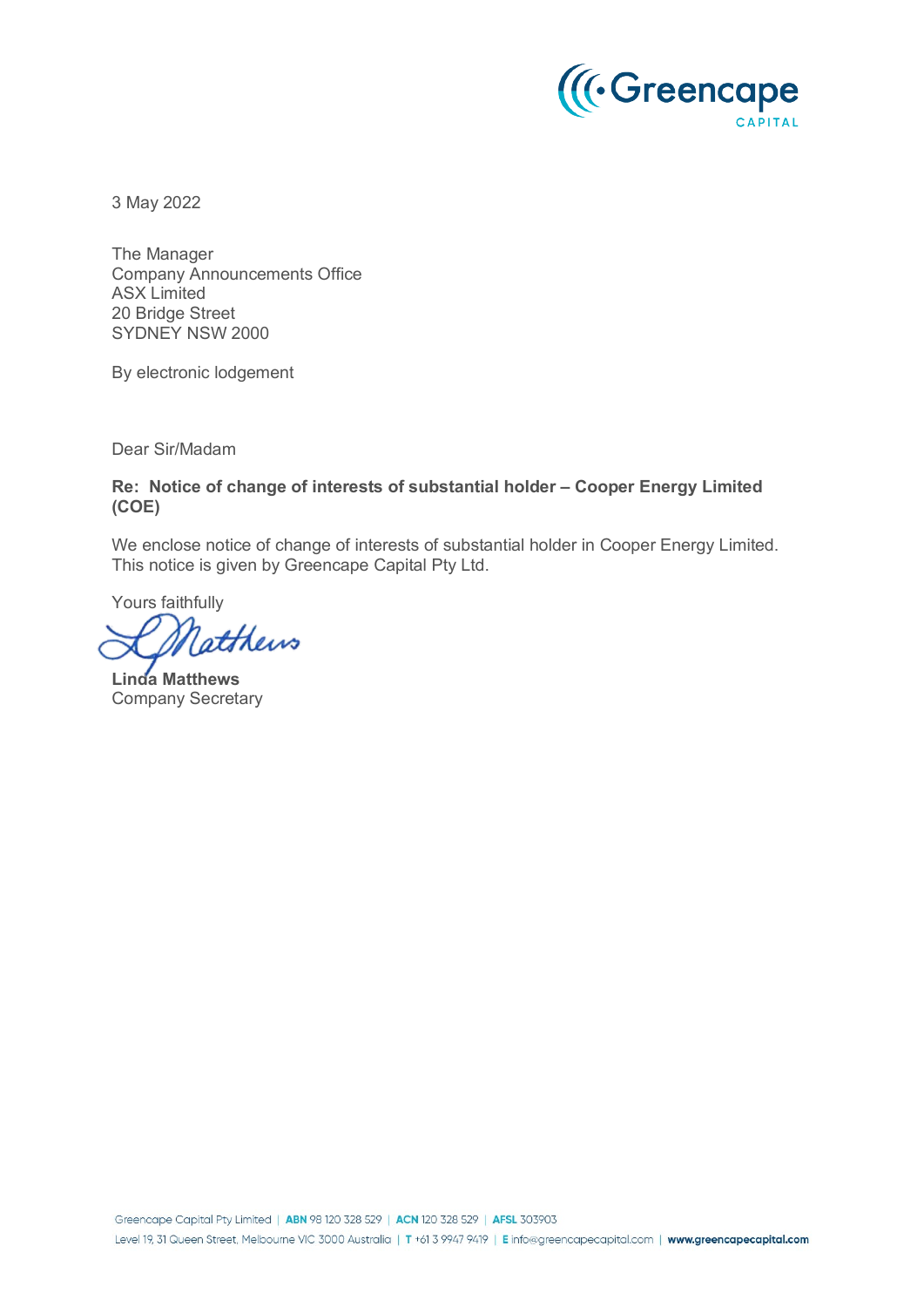# **Form 604**

**Corporations Act 2001 Section 671B**

## **Notice of change of interests of substantial holder**

| To Company Name/Scheme                                                         | <b>Cooper Energy Limited</b>     |  |  |  |
|--------------------------------------------------------------------------------|----------------------------------|--|--|--|
| <b>ACN/ARSN</b>                                                                | 096 170 295                      |  |  |  |
| 1. Details of substantial holder(1)                                            |                                  |  |  |  |
| Name                                                                           | <b>Greencape Capital Pty Ltd</b> |  |  |  |
| ACN/ARSN (if applicable)                                                       | 120 328 529                      |  |  |  |
| 29/04/2022<br>There was a change in the interests of the substantial holder on |                                  |  |  |  |
| The previous notice was given to the company on                                | 20/12/2021                       |  |  |  |
| The previous notice was dated                                                  | 20/12/2021                       |  |  |  |

## **2. Previous and present voting power**

The total number of votes attached to all the voting shares in the company or voting interests in the scheme that the substantial holder or an associate (2) had a relevant interest (3) in when last required, and when now required, to give a substantial holding notice to the company or scheme, are as follows:

| Classof securities (4)     | Previous notice   |                  | Present notice |                  |
|----------------------------|-------------------|------------------|----------------|------------------|
|                            | Person's votes    | Voting power (5) | Person's votes | Voting power (5) |
| <b>Ordinary Fully Paid</b> | 158,360,630 9.71% |                  | 137.388.132    | 8.41%            |

### **3. Changes in relevant interests**

Particulars of each change in, or change in the nature of, a relevant interest of the substantial holder or an associate in voting securities of the company or scheme, since the substantial holder was last required to give a substantial holding notice to the company or scheme are as follows:

| Date of change | Person whose relevant Nature of change (6)<br>interest changed |                   | Consideration given in<br>relation to change (7) | <b>Class and number of</b><br>securities affected | <b>Person's votes</b><br>affected |
|----------------|----------------------------------------------------------------|-------------------|--------------------------------------------------|---------------------------------------------------|-----------------------------------|
| <b>IRefer</b>  | <b>Greencape Capital Refer</b>                                 |                   | Refer                                            | Refer                                             | Refer                             |
| Annexure 1     | <b>Ptv Ltd</b>                                                 | <b>Annexure 1</b> | lAnnexure 1                                      | <b>Annexure 1</b>                                 | <b>Annexure 1</b>                 |

## **4. Present relevant interests**

Particulars of each relevant interest of the substantial holder in voting securities after the change are as follows:

| <b>Holder of relevant</b><br>linterest | Registered holder of<br>securities                                 | Person entitled to be<br>registered as holder<br>(8)               | Nature of relevant interest (6) Class and number of                                                                                        | securities                             | <b>Person's votes</b> |
|----------------------------------------|--------------------------------------------------------------------|--------------------------------------------------------------------|--------------------------------------------------------------------------------------------------------------------------------------------|----------------------------------------|-----------------------|
| <b>Greencape Capital Pty</b><br>Ltd    | <b>Citicorp Nominees</b><br><b>Pty Limited</b>                     | <b>Citicorp</b><br><b>Nominees Pty</b><br>Limited                  | <b>Ordinary Fully Paid</b><br>securities sold on<br>market and sold (via<br>off market transfer) by<br><b>Greencape Capital Pty</b><br>Ltd | 47,281,364<br>(Ordinary Fully<br>Paid) | 47,281,364            |
| <b>Greencape Capital Pty</b><br>Ltd    | J. P. Morgan<br><b>Nominees</b><br><b>Australia Pty</b><br>Limited | J. P. Morgan<br><b>Nominees</b><br><b>Australia Pty</b><br>Limited | As above                                                                                                                                   | 45,004,269<br>(Ordinary Fully<br>Paid) | 45,004,269            |
| <b>Greencape Capital Pty</b><br>Ltd    | <b>HSBC Custody</b><br><b>Nominees</b><br>(Australia) Limited      | <b>HSBC Custody</b><br><b>Nominees</b><br>(Australia)              | As above                                                                                                                                   | 45,102,499<br>(Ordinary Fully<br>Paid) | 45,102,499            |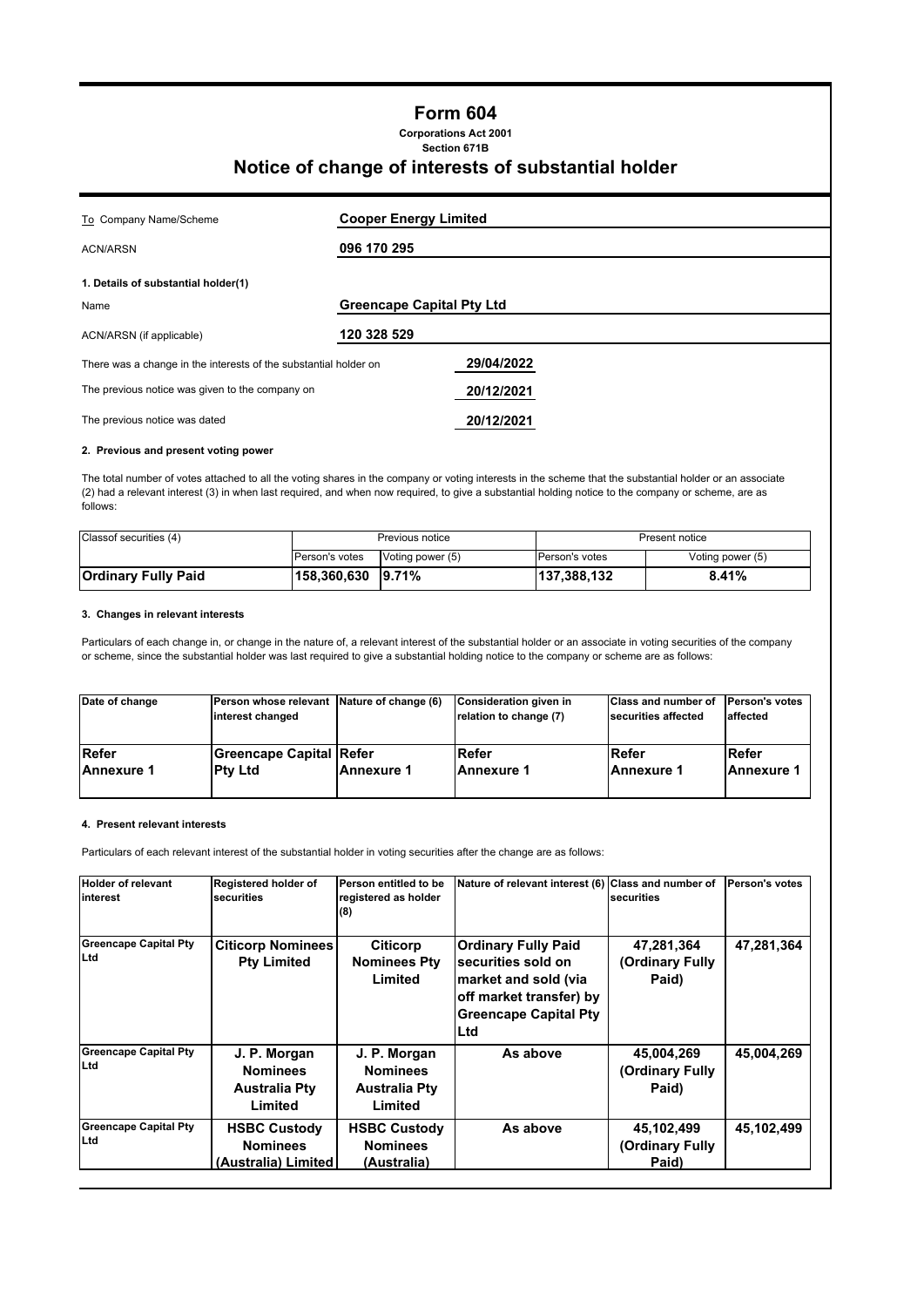#### **5. Changes in association**

The persons who have become associates (2) of, ceased to be associates of, or have changed the nature of their association (9) with, the substantial holder in relation to voting interests in the company or scheme are as follows:

| $\cdots$<br>$\sim$<br>$-\sim$<br>Name<br>ACN/AF<br>applicable:<br>∗and<br>ARSN | association          |
|--------------------------------------------------------------------------------|----------------------|
| N/A                                                                            | ۰.<br>$\blacksquare$ |

#### **6. Addresses**

The addresses of persons named in this form are as follows:

| Address                                                                      |  |
|------------------------------------------------------------------------------|--|
| <b>Greencape Capital Pty Ltd</b><br>Level 2, 5 Martin Place, Sydney NSW 2000 |  |
|                                                                              |  |
|                                                                              |  |
|                                                                              |  |

## **Signature**

| print name | <b>Linda Matthews</b> | Capacity | <b>Company Secretary</b> |  |
|------------|-----------------------|----------|--------------------------|--|
|            |                       |          |                          |  |
|            | KMatthews             |          |                          |  |
| sign here  |                       | date     | 03/05/2022               |  |

### **DIRECTIONS**

(1) If there are a number of substantial holders with similar or related relevant interests (eg. a corporation and its related corporations, or the manager and trustee of an equity trust), the names could be included in an annexure to the form. If the relevant interests of a group of persons are essentially similar, they may be referred to throughout the form as a specifically named group if the membership of each group, with the names and addresses of members is clearly set out in paragraph 6 of the form.

(2) See the definition of "associate" in section 9 of the Corporations Act 2001.

(3) See the definition of "relevant interest" in sections 608 and 671B(7) of the Corporations Act 2001.

(4) The voting shares of a company constitute one class unless divided into separate classes.

(5) The person's votes divided by the total votes in the body corporate or scheme multiplied by 100.

(6) Include details of:

(a) any relevant agreement or other circumstances because of which the change in relevant interest occurred. If subsection 671B(4) applies, a copy of any document setting out the terms of any relevant agreement, and a statement by the person giving full and accurate details of any contract, scheme or arrangement, must accompany this form, together with a written statement certifying this contract, scheme or arrangement; and

(b) any qualification of the power of a person to exercise, control the exercise of, or influence the exercise of, the voting powers or disposal of the securities to which the relevant interest relates (indicating clearly the particular securities to which the qualification applies).

See the definition of "relevant agreement" in section 9 of the Corporations Act 2001.

(7) Details of the consideration must include any and all benefits, money and other, that any person from whom a relevant interest was acquired has, or may, become entitled to receive in relation to that acquisition. Details must be included even if the benefit is conditional on the happening or not of a contingency. Details must be included of any benefit paid on behalf of the substantial holder or its associate in relation to the acquisitions, even if they are not paid directly to the person from whom the relevant interest was acquired.

(8) If the substantial holder is unable to determine the identity of the person (eg. if the relevant interest arises because of an option) write "unknown".

(9) Give details, if appropriate, of the present association and any change in that association since the last substantial holding notice.